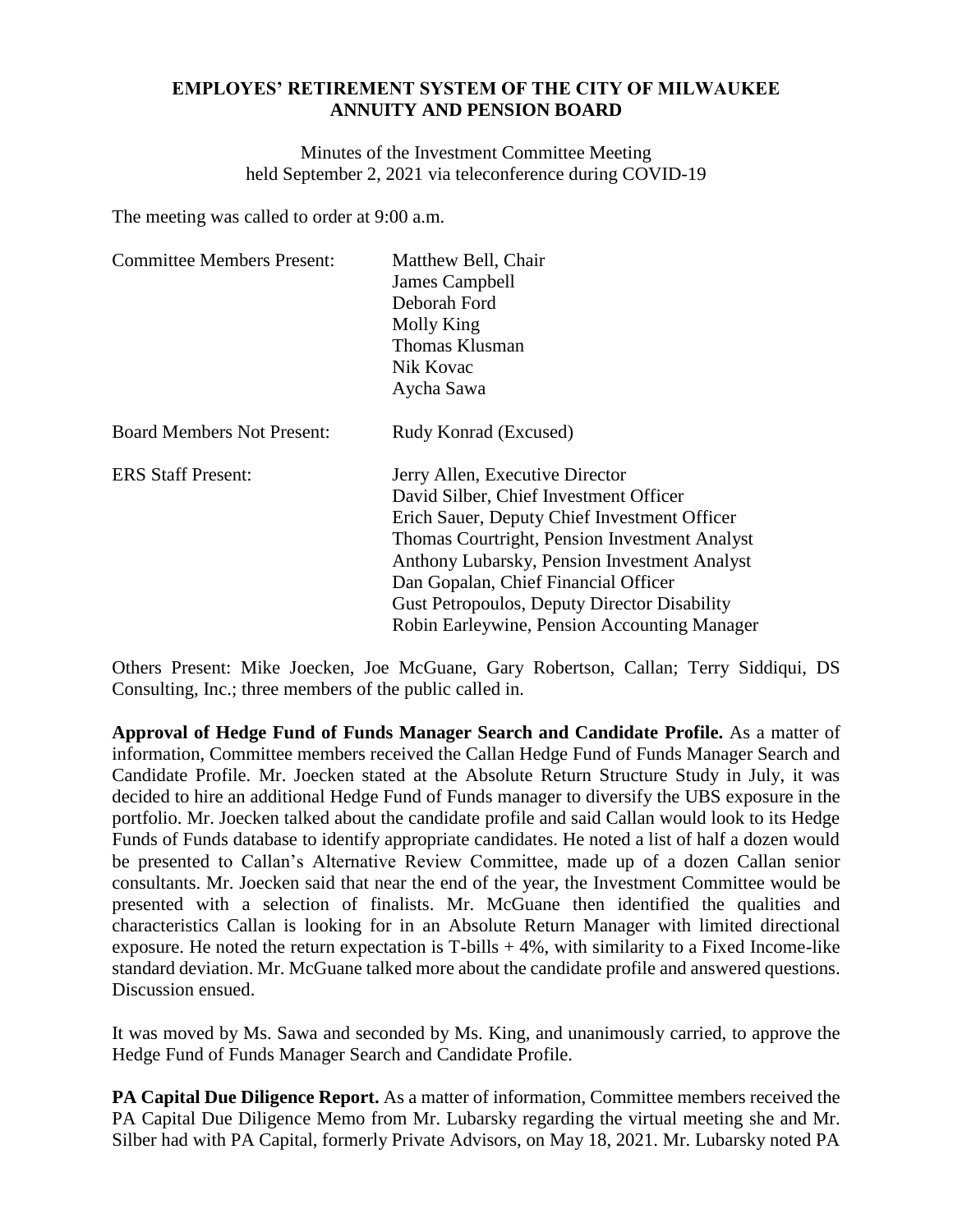Capital was hired in 2014 as part of a search for a Small Buyout Private Equity Fund of Funds Manager. He said PA Capital's strategic focus is in the lower mid-market with a primary focus on buyout managers. Mr. Lubarsky said as of December 31, 2020, the ERS has committed \$95 million across Funds VI, VII, VIII, and IX, with an additional \$15 million approved for Fund X subject to legal review, which is expected to launch in early 2022. He said PA Capital announced a strategic partnership under the New York Life Alternatives umbrella, and a few shifts were observed in the team structure, product offerings, and personnel responsibilities. Discussion ensued.

**Callan Private Equity Pacing and Reinvestments 2022 Presentation.** As a matter of information, Committee members received the Callan Private Equity Pacing and Reinvestments 2022 Presentation dated September 2, 2021. Mr. Robertson stated the program has been in progress 12 years, initially with a 5% allocation target, but increased to 8% and then 10% in recent years. He noted the Private Equity portfolio appreciated 61% in 2020. He said as a young portfolio, only 55% of capital has been called. Mr. Robertson discussed the CMERS Private Equity Manager and Vehicle Detail, Manager Commitment Summary, CMERS Funded Level Projection, and Abbott Capital Management Reinvestment and Performance. He noted the recommendation today would be to make a commitment of \$35 million to Abbott's new vehicle.

Mr. Kovac left the meeting at 9:27 a.m. to attend another meeting.

**Approval of 2022 Private Equity Commitment Recommendation.** It was moved by Ms. King, seconded by Mr. Campbell, and unanimously carried, to approve the 2022 Private Equity Commitment Recommendation to reinvestment \$35 million into Abbott Capital's Annual Program 2022 (AP 2022).

**Asset Allocation Memo.** Mr. Bell advised that the Investment Committee may vote to convene in closed session on the following items (V.) as provided in Section 19.85(1)(e), Wisconsin State Statutes, to deliberate or negotiate the purchasing of public properties, the investing of public funds, or conducting other specified public business, whenever competitive or bargaining reasons require a closed session. The Investment Committee may then vote to reconvene in open session following the closed session.

It was moved by Mr. Klusman and seconded by Ms. Ford to convene in closed session. The motion prevailed by the following roll call vote: AYES: Mses. Ford, King, and Sawa; Messrs. Campbell, Klusman, and Bell. NOES: None.

The Committee convened in closed session at 9:36 a.m.

The Committee re-convened in open session at 9:57 a.m.

**Approval of Statement of Investment Policy Update.** As a matter of information, Committee members received the Statement of Investment Policy Update dated September 2, 2021. Mr. Bell noted changes consisted of increasing the maximum allocation allowed in Fixed Income from 26% to 30%, decreasing the minimum allocation allowed in Absolute Return from 7% to 6%, and updating language that Staff relies on when making cash flow decisions to permit Staff to consider the Public Equity and Fixed Income weights within the Asset Allocation Memo. It was moved by Ms. King, seconded by Mr. Campbell, and unanimously carried, to approve the Approval of Statement of Investment Policy Update.

**Chief Investment Officer Report.** Mr. Silber gave a performance update and said the Fund was up 0.8% in July, with 23 basis points of outperformance. He said the preliminary estimate for